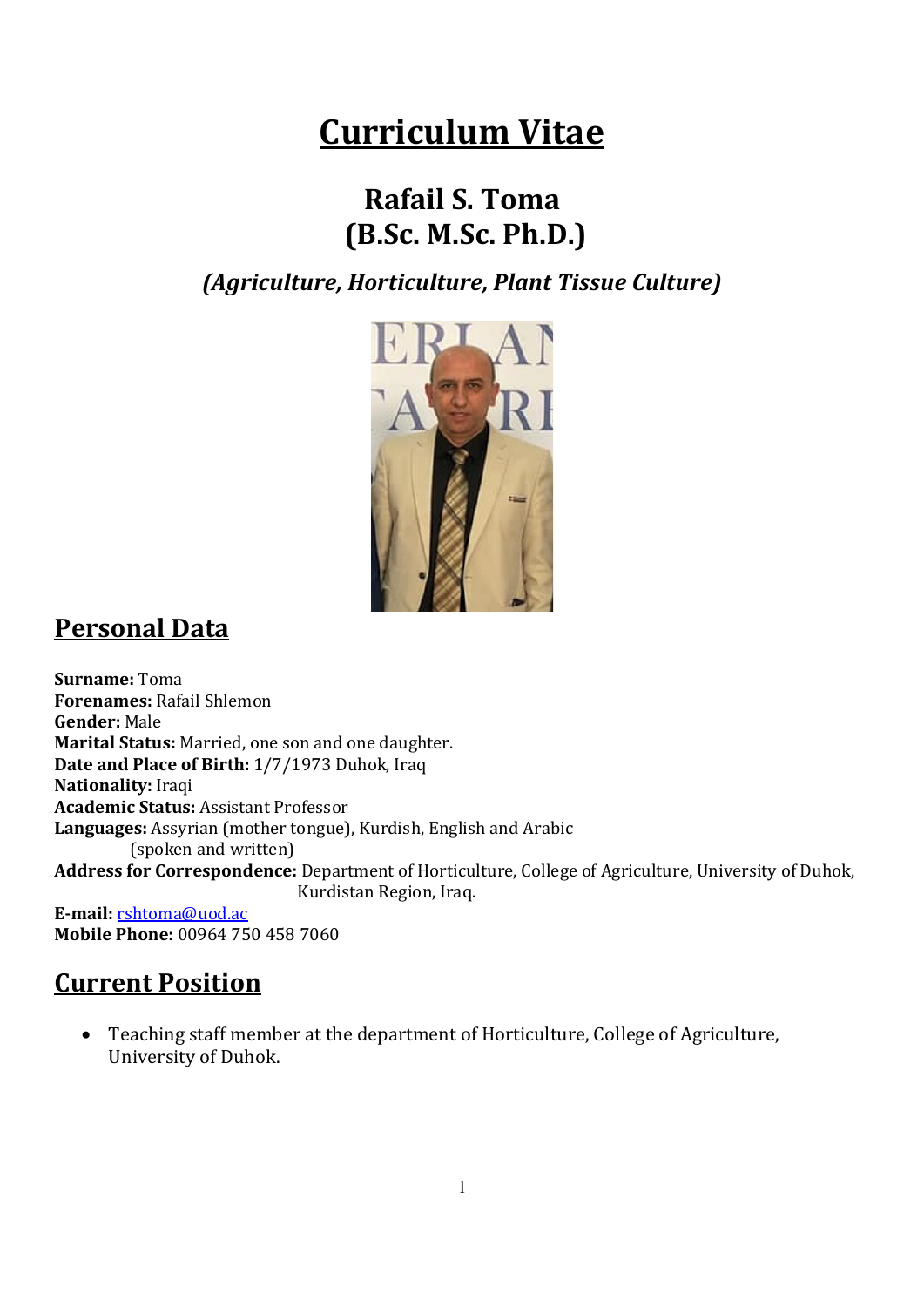#### Education and Qualifications

#### (A)Schooling

1979-1985 Shorash Primary School, Duhok 1985-1988 Al-Bakir Intermediate School, Duhok 1988-1992 Kawa Secondary School, Duhok

#### (B)University

 1993-1997 B.Sc. Plant Production, College of Agriculture, University of Duhok, Kurdistan, Iraq. 1998-2001 M.Sc. Horticulture, College of Agriculture, University of

Duhok, Kurdistan, Iraq.

2006-2009 PhD Plant Tissue Culture, Horticulture Dept., College of Agriculture, University of Duhok, Kurdistan, Iraq.

### **Employment**

- 1997-1998 Demonstrator and research assistant at Plant Production Dept., College of Agriculture, University of Duhok.
- 2001-2004 Assistant lecturer, Dept. of Horticulture, College of Agriculture, University of Duhok, Kurdistan, Iraq.
- 2004-present time, Teaching staff member at the Department of Horticulture, College of Agriculture, University of Duhok, Kurdistan, Iraq.

### Professional Experience

- (1) Teaching undergraduate courses in Plant Growth Regulators, Plant Physiology and Plant Tissue Culture.
- (2) Teaching postgraduate study course in Adv. Plant Tissue Culture, Adv. Plant Growth Regulators and Scientific Research Methodology
- (3) Supervising Master degree students at plant tissue culture
- (4) Supervising 5 MSc students and 1 PhD student
- (5) Supervising two PhD students in Plant Tissue Culture
- (6) Supervising the work at the PTC lab at the College of Agriculture for commercial economic plants production.
- (7) Supervising the examination committee of higher studies at the College of Agriculture since 2011.
- (8) Supervising the technical committee of the first, second and third Scientific Agricultural Conference at the College of Agriculture, UoD in 2012, 2016 and 2019.
- (9) A member of University committee of arranging the higher studies scientific writing and scientific affairs.
- (10)A member of University ranking committee.
- (11)Participating in 8 postgraduate examination viva (2 PhD and 6 MSc).
- (12) Visiting the University of Hannover, Germany (Institute of Horticulture) to sign a scientific protocol between CoA- UoD and Hannover University (May 2012).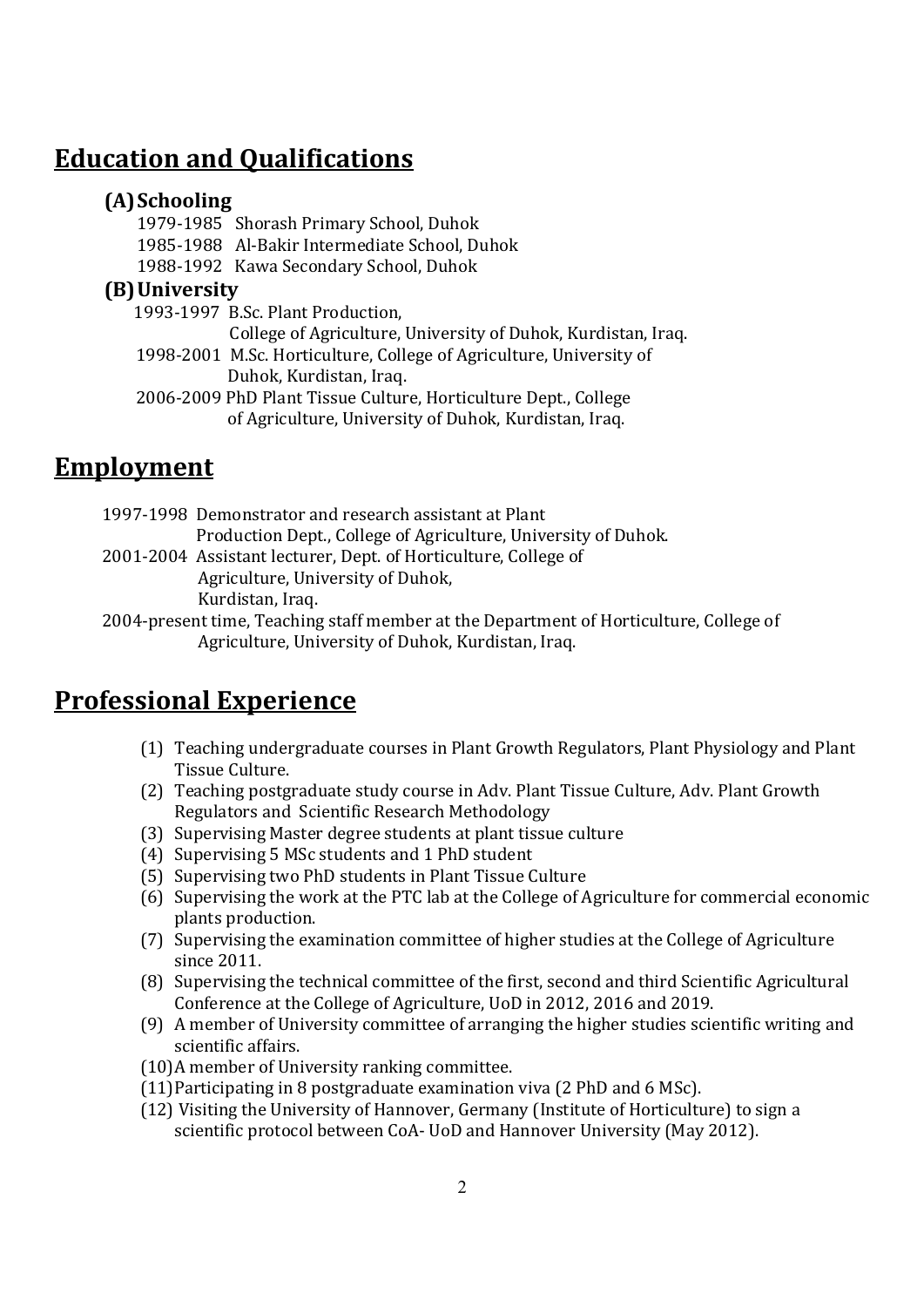- (13) Participating in a workshop about publication research papers at international journals at the University of Vanderbilt, USA. September 2016.
- (14) Coordinating a pilot agricultural project between UoD and GIZ (German organization). April 2017- November 2018. "Capacity Development and vocational training in vegetable gardening and orchards for Syrian refugees at Domiz 1 and persons from host communities around Dohuk, in Kurdistan Region of Iraq".
- (15) Participating in a workshop in Germany: "Capacity Development and Vocational Training on Agriculture Value Chains in Duhok Governorate". 19th – 23rd March 2018. Stuttgart-Hohenheim, University, Germany.
- (16) Supervising a pilot agricultural project between UoD and GIZ. January 1st 2019- June 30 2019. "Promotion and consolidation of Vegetable Production in Domiz 1 Greenhouses for Syrian Refugees and Apple Juice Production for Host Community Farmers in Kurdistan Region- Iraq".
- (17) Project Manager of potato minitubers production via tissue culture technique in cooperation with KARTOPA Company and IBP Company March 1st 2020- continued.
- (18) Project manager of Potato value chain development project in Kurdistan Region of Iraq. 2020-2025. Partnership with CABI, KH, HZPC, Directorate of Agriculture in Duhok Governorate and UoD.
- (19)Project Manager of Make Horticulture Knowledge Work Project. April 2021- April 2022. Partnership with Nuffic, Delphy, ICRA, Eco-consult, JUST, University of Basrah and UoD.

#### Research and Publications

- 1. PhD dissertation entitled "Micropropagation and *in vitro* shoot-tip grafting of apple (*Malus* domestic Borkh.) and pear (*Pyrus spp.*).
- 2. M.Sc. Thesis entitled "Effect of planting density, boron and tuber seed size on the yield and growth of potato (Solanum tuberosum L.). Colleg of Agriculture, University of Duhok, Iraq 2001.
- 3. An economic comparison between two administrative types for peach orchard in Duhok governorate. 2002. JDU. Vol. (5) No. (2), P. 33-43
- 4. Effect of bulb size and planting density, on onion seed yield. 2004. JDU. Vol. (7) No. (1) P. 12-17
- 5. The response of potato to planting density, boron and tuber seed size. 2004. JDU. Vol. (7) No. (2), P. 8-20
- 6. Yield response of broad bean to planting density and spraying with a mixture of calcium and boron. 2004. JDU. Vol. (7) No. (2), P. 21-27
- 7. Developing an in vitro propagation protocol for spider plant (Chlorophytum comosum). Kurdistan 3rd conference of Biological sciences, University of Duhok. 4-6 May, 2010.
- 8. Effect of medium consistency and different growth regulators on Boston fern (Nephrolepis exaltata) micropropagation. The International Journal for Sciences and Technology (IJST). Vol. (5) No. (4). 2010 Amman, Jordan.
- 9. Factors involved in in vitro shoot-tip grafting of apple (Malus domestica Borkh.) and pear (Pyrus sp. L.). Tropentag, September 14-16, 2010, Zurich "World Food System— A Contribution from Europe".
- 10. Factors involved in ex vitro rooting of Acalypha wilkesiana, Ficus microcarpa var. crassifolia, Bougainvillea glabra and Vitex rotundifolia stem cuttings. Journal of Duhok University. Vol. (13) No. (2) 2010.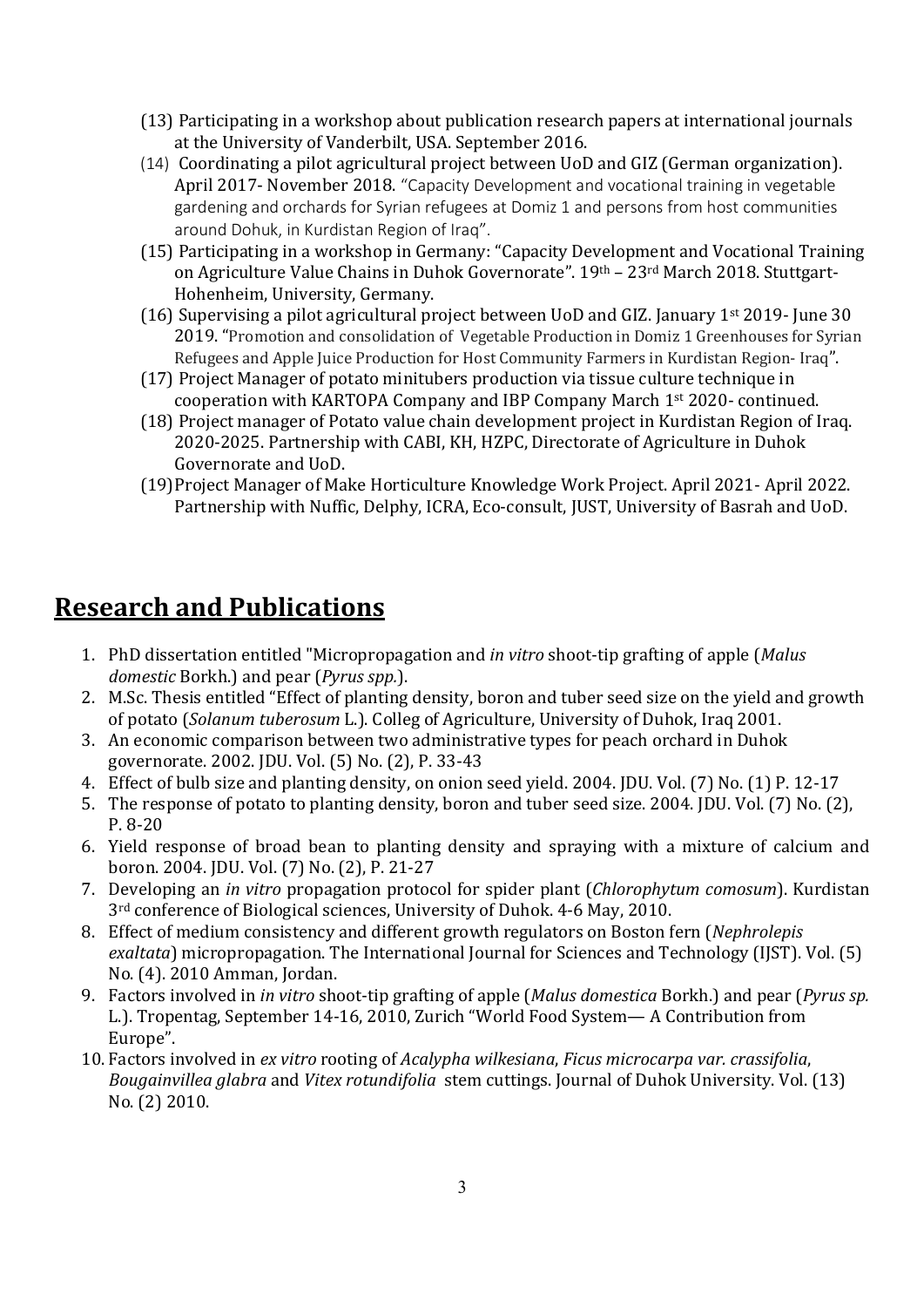- 11.In vitro propagation through seed culture and regeneration of Asparagus densiflorus L. through callus cultures derived from hypocotyls. (Accepted for publication at International Journal of Pure and Applied Sciences and Technology, 2012)
- 12.In vitro micropropagation of poinsettia (Euphorbia pulcherrima Willd.). Journal of Kirkuk for Agricultural Sciences. Vol. (3) No. (1) 2012
- 13.In vitro propagation of Ginger (Zingiber officinale Rosc.) from a Single Bud Explant as Affected by Kinetin and Benzyle Adenine. The First Scientific Agricultural Conference at the Faculty of Agriculture and Forestry, University of Duhok, Iraq, April 10-12, 2012. JUD, Vol. 15, No. 1, 2012.
- 14.IDENTIFICATION AND PURIFICATION OF POTATO VIRUS Y (PVY) IN DUHOK GOVERNORATE. The First Scientific Agricultural Conference at the Faculty of Agriculture and Forestry, University of Duhok, Iraq, April 10-12, 2012. JUD, Vol. 15, No. 1, 2012.
- 15.In vitro morphogenic response of apple (Malus domestica Borkh.) and pear (Pyrus communis L.) to the elevated levels of copper and Myo-inositol. ACTA Agrobotanica Vol. 65 (3): 43-48, 2012
- 16.Rooting Response of Rosa canina and Cotoneaster acuminatus to Different in vitro Factors. American Journal of Experimental Agriculture 4(6): 724-731, 2014
- 17.Micropropagation of Crisanthemum hortorum L. in relation to different combinations of cytokinins and auxins. The 2nd International Conference of Horticulture Sciences 13-14 April, 2014. Mesopotamia J. of Agric. Vol. (42) Supl. (1) 2014.
- 18. Micropropagation Protocol of Fig (*Ficus carica* L. CV. Benaty) from Apical and Lateral Buds. Journal of Zankoi Sulaimani Part-A- Pure and Applied Sciences 17 (2). 2015
- 19. MICROTUBERIZATION RESPONSE OF DESIREE AND MOZART POTATOES (Solanum tuberosum L.) TO DIFFERENT KINDS AND LEVELS OF CARBON SOURCES. JDU, Vol 19 (1). 2016
- 20. IN VITRO PROPAGATION OF APRICOT (PRUNUS ARMENIACA L.) ROYAL CULTIVAR AS AFFECTED BY EXPLANT SOURCE AND THEIR TAKING TIME. JDU, Vol 19 (1). 2016
- 21.Micropropagation Response of Three Grape Vines (Vitis vinifera L.) Cultivars to Ferrous, Nitrate and Growth Regulators. Vegetos 31(3):126-131, 2018
- 22.AN EFFICIENT PROTOCOL FOR BEGONIA REX MICROPROPAGATION USING DIFFERENT EXPLANT TYPES, MS SALT STRENGTHS AND VARIOUS PLANT GROWTH REGULATORS. International Journal of Advances in Science, Engineering and Technology (IJASEAT). 7(4): 9-15. 2020.
- 23. EMBRYO CULTURE AND IN VITRO CLONAL PROPAGATION OF OAK (Quercus aegilops L.). The Iraqi Journal of Agricultural Science 51 (1), 347-355. 2019
- 24. Effect of Carbon Source in Woody Plant Medium with Different Salt Strengths on Oak (Quercus aegilops L.) Micropropagation. Journal of Plant Production 10 (9), 751-756. 2019
- 25. Cost Effective Culture Medium for Micropropagation of Paulownia (Paulownia tomentosa Steud.) and Catalpa (Catalpa bignonioides Walt.). Doi:10.21608/asajs.2019.52886 2 (4), 33-46
- 26. "RAFAIL S. TOMA, TARIQ A. AHMED; AN EFFICIENT PROTOCOL FOR BEGONIA REX MICROPROPAGATION USING DIFFERENT EXPLANT TYPES, MS SALT STRENGTHS AND VARIOUS PLANT GROWTH REGULATORS". nternational Journal of Advances in Science, Engineering and Technology(IJASEAT)" Vol.7(4). 15-Sep 2020 IJASEAT http://iraj.in/journal/IJASEAT/paper\_detail.php?paper\_id=16638&name …
- 27. "Fadladeen, LH; Toma, RS; " EMBRYO CULTURE AND IN VITRO CLONAL PROPAGATION OF OAK (Quercus aegilops L.) The Iraqi Journal of Agricultural Science. Vol. 51(1). 347-355. 2020. Jami'at Baghdad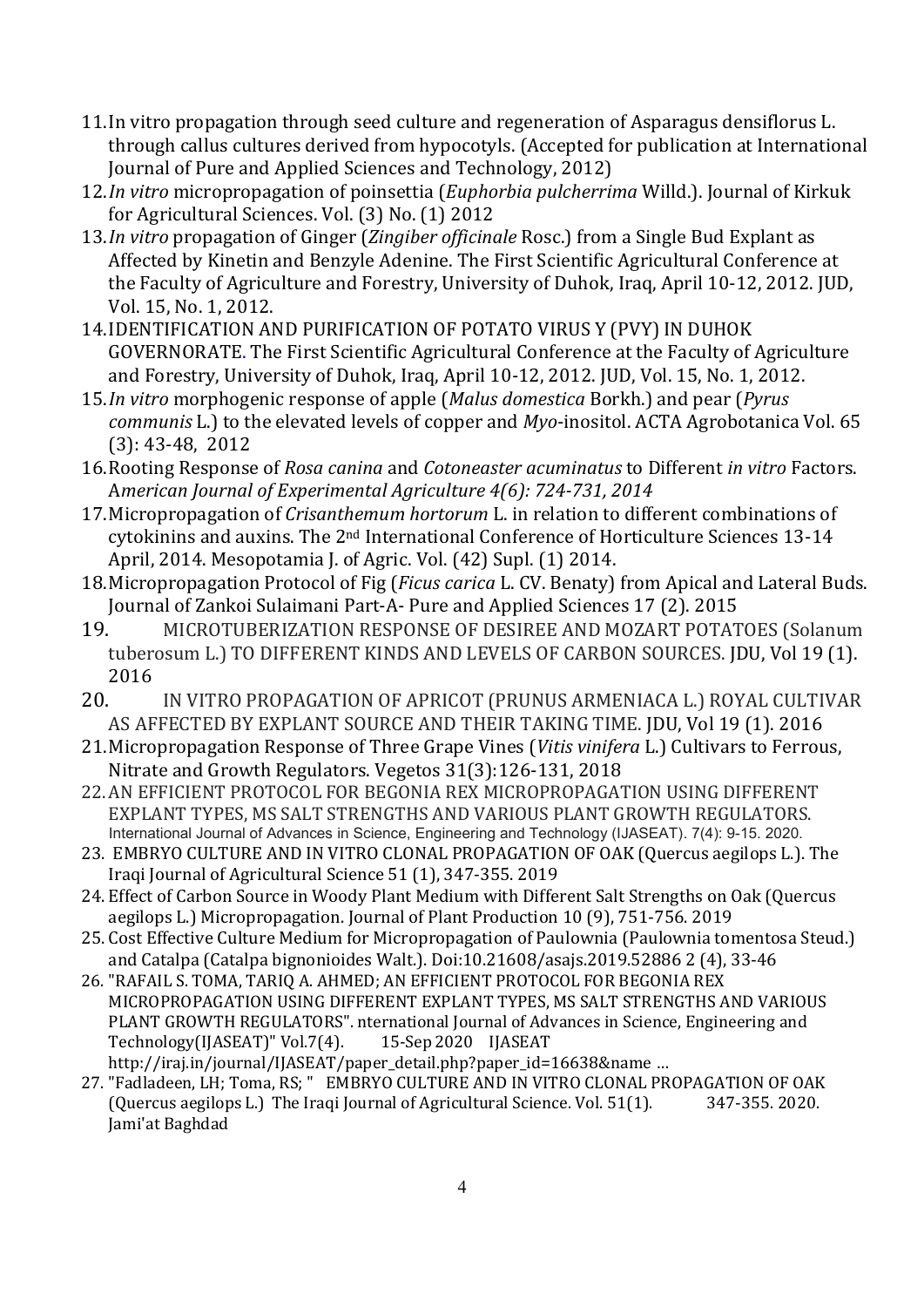- 28. "Fadhaladeen, Laylan H; Toma, Rafail S; Mohammed, Medya A; Shaheen, Ahmed A; Ahmed, Huda B; "Response of Red Maple (Acer rubrum L.) Micropropagation to Different In Vitro Conditions Journal of Plant Production. Vol. 12(6). 651-655 2021. "Mansoura University, Faculty of Agriculture.
- 29. "Faizy, Waad S; Toma, Rafail S; Tamer, Yousif S; Khaza'al, Wisam; Auxins and Cytokinins Involved in Micropropagation of Pepino Plant (Solanum muricatumAiton). Diyala Journal of Agricultural Sciences. Vol. 13(1). 2021. Diyala University

#### **Memberships**

- Member of the Kurdistan Agronomist Syndicate since 1997
- Member of Teachers Syndicate-Duhok branch, Kurdistan 1998.
- Member of Kurdistan University and Institute Teachers Syndicate since August, 2010

#### Attended Conferences

- Plant Biotechnology Conference (19-21 April, 2005). University of Hawaii at Manoa, USA.
- Kurdistan 3rd Conference of Biological Sciences. University of Duhok, Iraq 4-6 May 2010.
- Tropentag, September 14-16, 2010, Zurich "World Food System —A Contribution from Europe".
- Revitalizing Research in Kurdistan International Conference, Erbil, Iraq 14-16 December, 2010.
- The First Scientific Agricultural Conference at the College of Agriculture, University of Duhok, Iraqi Kurdistan Region. 12-14 April 2012.
- The first Agricultural Conference at the Faculty of Agricultural Sciences, Sulaimani University. October, 2013.
- International Conference of Horticulture Sciences, University of Mosul 13-14 April, 2014.
- The second Scientific Agricultural Conference at the College of Agriculture, University of Duhok, Iraqi Kurdistan Region. 26 and 27 April 2016.
- The third International Agricultural Conference between University of Duhok and University of Mosul. 2 and 3 October 2019.
- IRES Conference and Member's Meeting at Hotel Colosseum, Rome, Italy during 20th 21st August, 2019.

### Training and Workshops

- Taking a Plant Propagation course (TPSS) at the College of Tropical Plants and Soil Sciences, University of Hawai'i at Manoa, USA January- May 2005.
- English Language Institute (ELI, January-May, 2005) at the University of Hawai'i at Manoa (USA). Taking two advanced courses in Reading and Lessening Speaking.